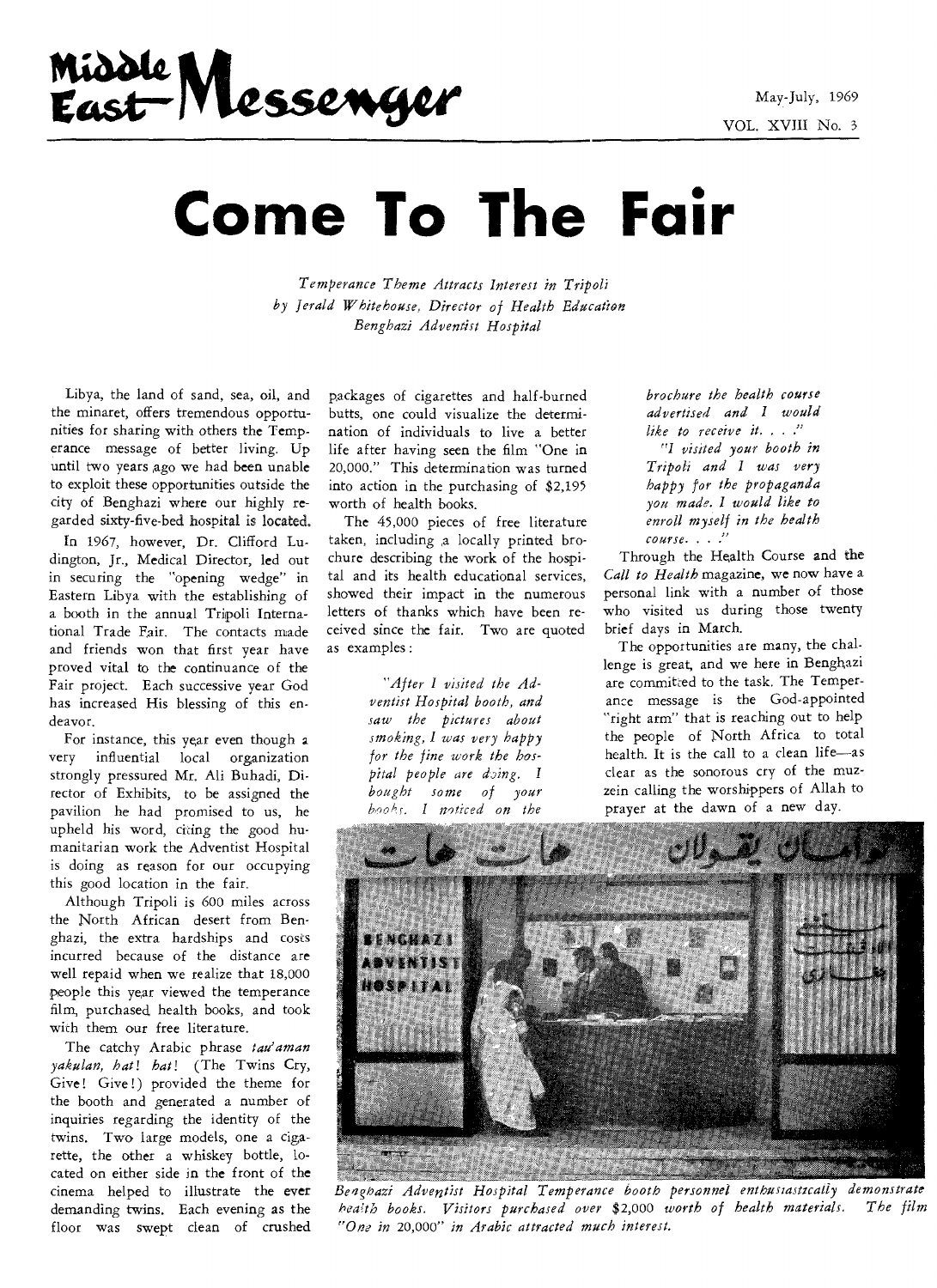

# *genutrte- 1)ove == A C'ealtfp*

"This Gospel of the Kingdom shall be preached in all the world." As the disciples reflected on these words of Jesus, the fulfillment of this injunction must have seemed wholly impossible and completely unrealistic.

"All the world?" Even though man at that *time* had rather a dwarfed idea about the size of the world and though its inhabitants numbered considerably less than today's world, it was no less an enormous task and completely impossible that is, judging from the human potential. Man has a tendency to judge situations and their solutions by human potential even when he is dealing with spiritual objectives and divine injunctions.

The disciples were soon to learn that when God is promoting a program man's limitations are not a factor at all. They observed the mighty working of the Holy Spirit and they were amazed at what happened and still more amazed as the consciousness swept over their souls that they themselves were being used as instruments of the Holy Spirit to do this "impossible" task.

God's "biddings are enablings" and the gospel commission is still very much a part of heaven's plan for this old world. The Middle East is an important area of that world and must certainly share again in the mighty outpouring of the Holy Spirit. This part of the world was deeply stirred by gospel preaching and gospel living in ages gone by. Again the power of the gospel must be manifest, and will be made manifest.

As we think of the Holy Spirit and what He did then and what He will do still in the future, we must remember the upper room experience that prepared the instruments which He used. The believers, the disciples, were all with one accord, all differences were laid aside, all envy and bitternesses were forgotten, all sins were *confessed, and forgiveness* was gladly granted. What really happened was that genuine love one for the other became a reality, and with that love vanished selfishness.

If that experience was the prerequisite for that first surge of the Gospel in the Middle East, is it not the prerequisite today? By God's grace I am determined to be an instrument of the Holy Spirit in the fulfillment of the Great Commission.

#### AN EVANGELISTIC APPROACH AT M. E. C. RELIGIOUS EMPHASIS WEEK

"A New Adventure with God, " was the thrilling theme of a two-week Spiritual Emphasis program at Middle East College conducted from May 10 - 24.

Elder Salim Japas, Division evangelist, who spoke in Spanish, was assisted by Elder F. C. Webster, president of the Middle East Division, who translated into English.

The first week was high-lighted by two meetings a day, while the second week consisted of meetings in the evening only.

Response was enthusiastic among students and faculty as many answered the call to testify. A baptism following the series included seven people, and others are preparing for taking this step in the near future.

According to Dr. K. L. Vine, president of the College, the two-week evangelistic approach to the spring week of prayer was a successful experiment, including two extra meetings more than those normally held.



*Evangelist Salim Japas speaks through translator, F. C. Webster, during the week of Spiritual Emphasis, Middle East College.*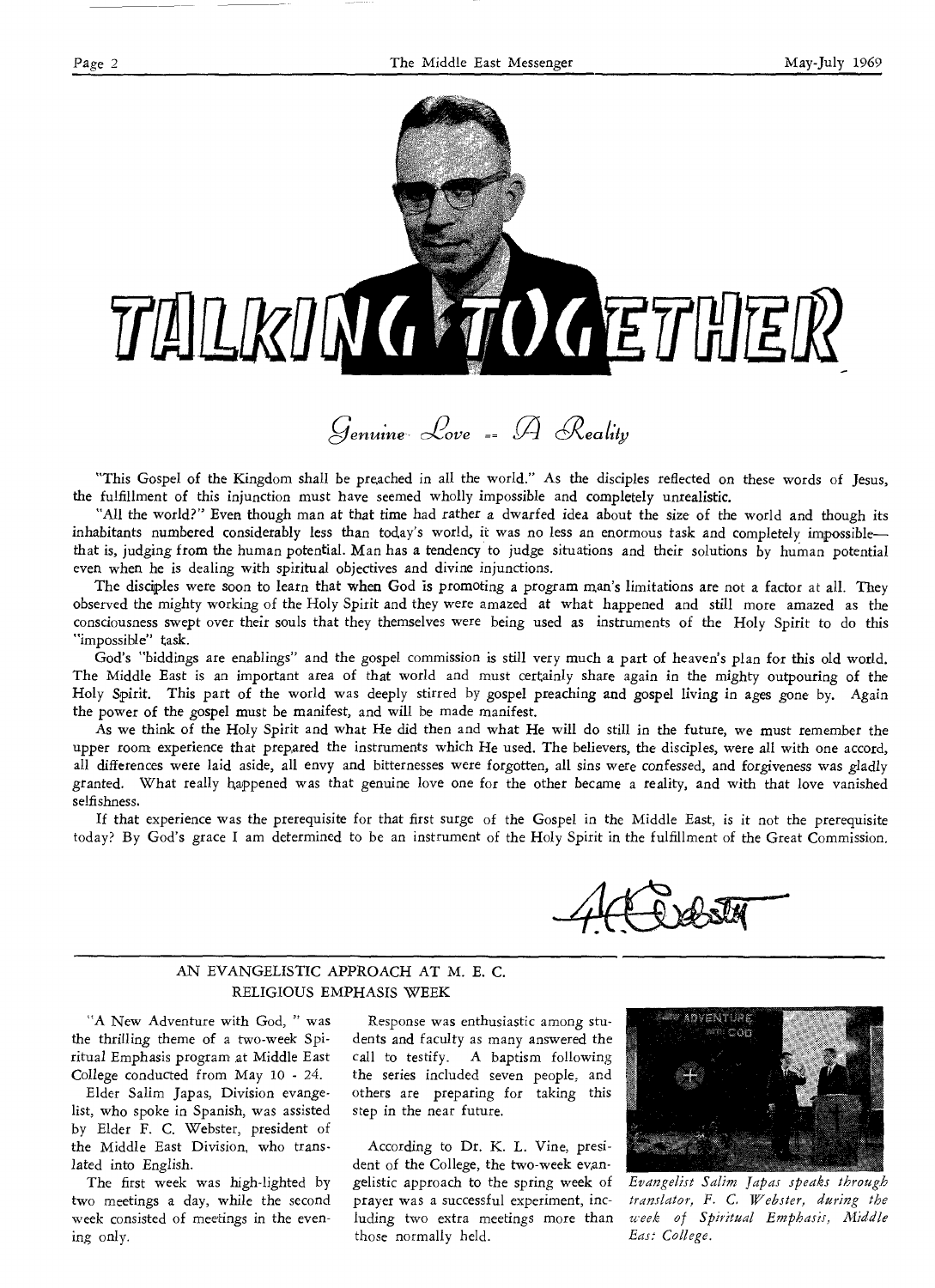The new Nourafshan (Light-spreading) Elementary School building was dedicated in Tehran, Iran on April 28, 1969. For many years classes have been conducted in highly inadequate rented quarters. Additional space for those who wished to enroll was an impossibility in the previous accommodations and a new location was indispensable.

Present to take part in the dedication ceremonies was Elder F. C. Webster, President of the Middle East Division; Dr. K. L. Vine, President of Middle East College; and Dr. Mehdi Bathaie, who represented the Department of Education of His Majesty's government. Also on the program was Anoosh Keshishzadeh, principal; M. H. Morovati, Educational Secretary of the Iran Mission; Vigain Marcarian, Secretary-Treasurer of the Iran Mission; and Elder Harold L. Gray, President of the Iran Mission.

In his dedicatory address, Elder F. C. Webster said, "It is a real satisfaction for the Seventh-day Adventist organization in Iran to open formally this beautiful new school to the glory of God and the youth of Iran. This educational unit joins over 5,000 other elementary and secondary schools, colleges, and universities around the world which are operated by this organization and which extend to the restless youth of today the unique educational opportunities offered in Seventh-day Adventist schools.

"In a very special sense this school is a gift of the whole world to the youth of Iran. Four times each year our world membership gives an offering to make possible some special project. This is one of those projects."



*Mehdi Bathaie, representing the Department ?ducation of Iran, delivers address at inauguraof New Nourafshan School.* 

# New Nourafshan Elementary School



Elder Harold L. Gray described the<br>hool as follows: "This building school as follows: would be a credit to our denomination in any city of the world. It is located directly across the street from the Dutch Embassy in one of the finest sections of the city. The school building has eight large, well-lighted classrooms; offices for the principal, registrar, and treasurer; a library, teachers' room, kitchen, and ,an auditorium-gymnasium that will seat 700 people."

Then speaking in behalf of the people of Iran, Elder Gray continued, "The people of the Iran Mission thank their fellow Sabbath School members and pledge to use the building to the best advantage in God's service. Approximately 300 boys and girls will ,attend classes there each day. In addition, this building is an ideal place for evangelistic meetings, Five-Day Plans, and social and recreational activities."

Vigain Marcarian, Secretary-Treasurer of the Iran Section has written of the growth of the school, and concluded by saying, "Not only the progress has been in quantity but through the untiring and dedicated services of the principal and the teachers, the reputation has gone up and last year, the first year of taking part, the school showed 100% success in the sixth grade government final examinations. A fine result! The school staff is to be congratulated for this."

In his oration on "Seventh-day Adventist Principles of Education," Dr. K. L. Vine explained the purpose and goal of the school by saying, "This school, like its sister schools around the

world, is intended to serve as a barrier against the wide-spreading corruption of the 20th Century, to provide for the mental and spiritual welfare of the youth and to promote the prosperity of the nation by furnishing it with men and women qualified to act in the fear of God as leaders and counselors upon the completion of their education."

"The greatest want of the world today is the want of men—men who will not be bought or sold; men who in their inmost souls are free and honest; men who do not fear to call sin by its right name; men whose conscience is as true to duty as the needle to the pole; men who will stand for the right though the heavens fall!"

The Nourafshan School has been established, and is dedicated to the training of its students to be such men and women.



*The auditorium of the New Nourafshan School at the time of the inauguration.*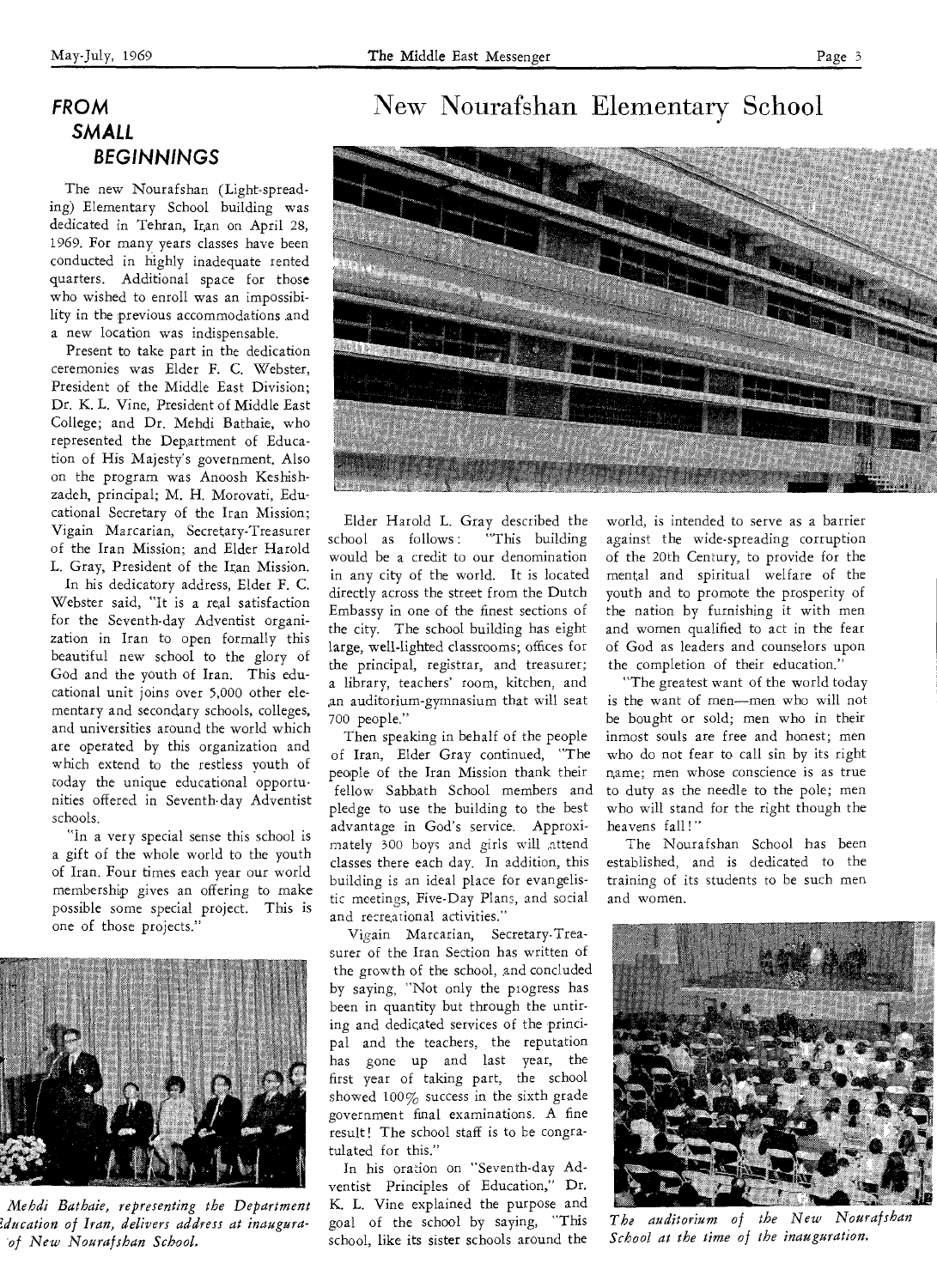



# **5-Day Plan Sparks Evangelism In Cairo Center**

Evangelists Salim Japas and George Khoury made very thorough arrangements with the officers of the Egypt Section and the workers of the Cairo Cemer for an effort to be held in the Spring of 1969.

Detailed preparations for the meetings were *carried* out preparations of the members, of the workers, and of the

building itself. All pledged to work unitedly and unreservedly. Samaan Fangary, pastor and director of the Center, presented a series of sermons creating real revival among the members.

Besides listing the many names and addresses of friends, relatives, and neighbors, and besides the use of handbills and ads in the newspapers, a very special advertisement was used. This was a large sign covering a whole wall of the *building facing Ramses* Square where thousands of people pass every day.

For the first time in the Middle East Division the Five-Day Plan was used to start off the effort. H. C. Lamp, M. D. states, "This was the best Five-Day Plan I ever had."

Dr. Habib G. Sa,ad, Director of Health Education in the Ministry of Health in the U.A.R., introduced the program. Newspaper representatives were present and very good coverage was given to the Five-Day Plan by one of the main newspapers of the country, the "Al-Akhbar," which co-operated for the five days, free of charge. There was also a

> surprise announcement made over the Radio Cairo, inviting the people to attend the Plan

> The attendance of the entire effort was very encouraging. Among many others was the Orthodox Syriac Bishop, a number of pastors and elders of other Protestant churches, among whom was Pastor Habib Yousif, who came regularly and joined God's Remnant people.

The effort ran from March 19 to May *17.* Seven were baptized and a good number showed great interest and have expressed a desire to join the church at a later date.



*Cairo Center with large sign* 

*Above Left: The Cairo Evangelistic Team in Action - George Khoury speaking and Salim Japas giving undivided support.* 

*Above Right: H. C. Lamp, M. D. speaking at the Five-day Plan with Semaan Fangary translating.* 

*Right: Evangelist Japas wins audience by addressing them in Arabic for first time.* 





*Dr. Habib G. Saad*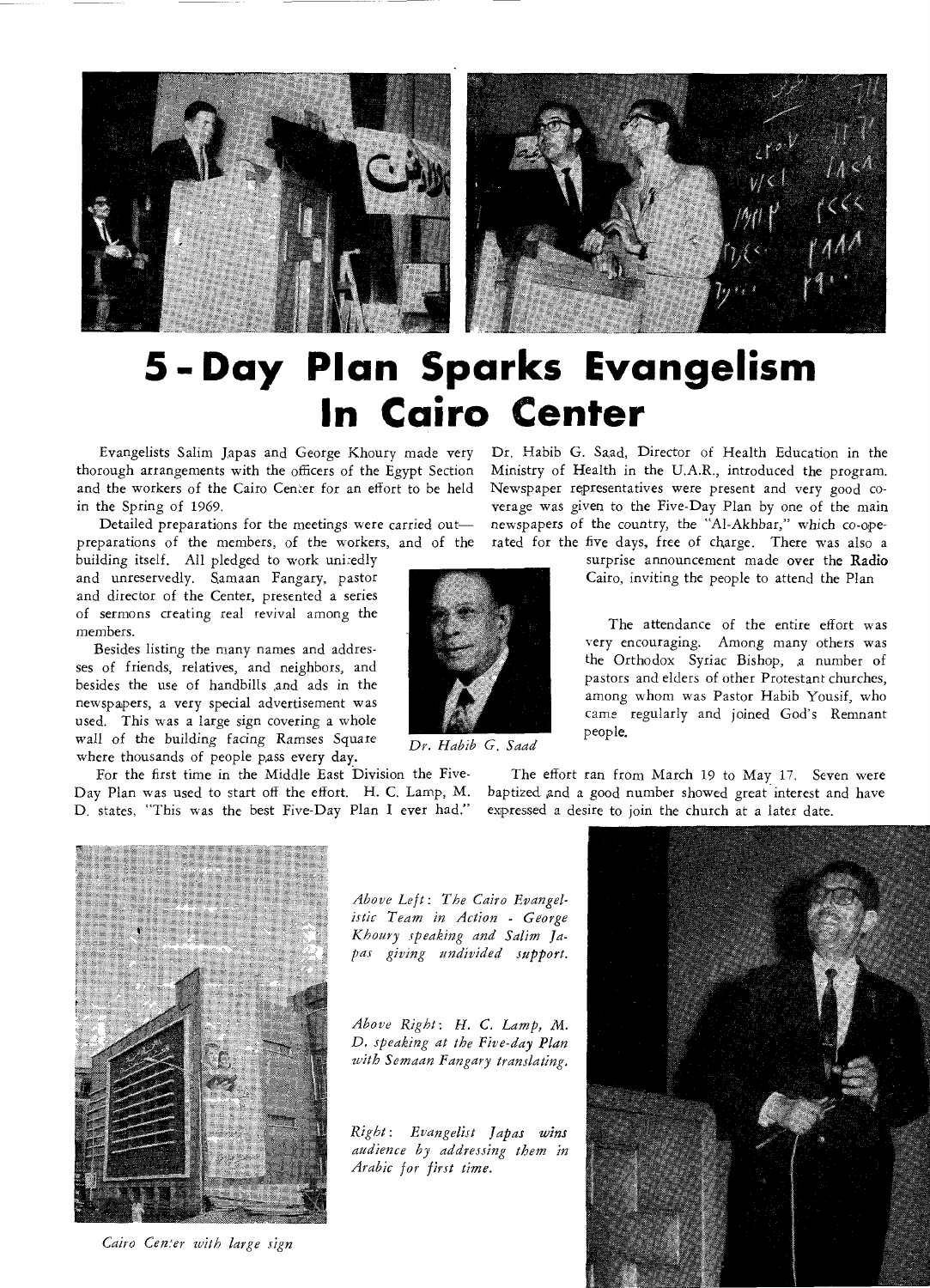



*baptism proving that infants should not be baptized. cards.* 

*Elder Manoug Nazirian vividly demonstrates Bible Yepraxie Gomig and Hermine Tulgar check the attendance* 

# **Armenian Effort In Istanbul**

The first Armenian evangelistic effort to be conducted in Turkey since the First World War was held in Istanbul from April 6 to May 30, 1969. There were 24 meetings held and the highest attendance was 180, with the average being around 100. As the people had to come from great distances, it was remarkable that the attendance stayed at this figure.

The evangelistic team consisted of

Sunlight streaming through the large window played upon the neatly made bunk beds as I stepped into the spotlessly clean, freshly-painted room. My glance took in the row of closet-type lockers along the opposite wall. All was in order; yet something was missing.

I stepped again into the long hallway, walked past the restrooms and showers and up the stairs to the dining room. Here the tables and chairs were properly placed, as though waiting... again, something was missing.

Outside, on the playground, were gaily painted swings and teetertotters, all empty and waiting... something was missing. But what?

It was obvious to all present that the "something" was children, for I was at the new Seventh-day Adventist Orphanage, located on a beautiful tree-covered seven-acre tract a few minutes drive from Amman. It was 5 : 00 p.m., June 23, and the day of the grand opening.

Pastor W. J. Clemons, Jordan Section President, welcomed approximately 200 guests to the opening ceremony. Besides Jordan Section workers, Adventist members and their friends, there were a number of visiting church and governElder Manoug N,azirian, Elder and Mrs. Manuk Benzatyan, Yebraksi Gomig, and Hermine Tulgar.

There were some important results from this campaign :

The Armenians in Istanbul were given the opportunity to hear the Three Angels' Messages.

Many new doors were opened for Bible studies, and there are many interested persons, some of whom are on the verge of baptism.

The church met vehement opposition by some who did not want the people to join the Adventist church. This opposition helped spread the message and strengthened the faith of the church members.

The people in Istanbul learned that Adventists believe in the Trinity and are Bible Christians.

#### a princess of the royal family of Jordan, who is active in the Saved Childrens' Foundation; and members of the press, radio and television media. Pastors W. A. Potter and L. C. Miller represented the Middle East Division.

After Pastor Mousa Azar, Director of the Amman Orphan,age, told about Adventist Welfare work in Jordan, Pastor Clemons handed a pair of scissors to Health Minister Abd Amsanam Al Mazani who officially cut the ribbon to open the facilities.

Following their tour of the main building, guests enjoyed punch and cookies served under the direction of hostesses Mrs. W. J. Clemons and Mrs. Mousa Azar.

As twilight gathered and the guests dispersed, the orphanage buildings appeared as quiet lonely shadows on the hillside. Something was still missing ... the children.

But they will be coming, and soon. After months of hard labor by Pastor Clemons and his worker corps, Pastor and Mrs. Azar stand waiting to welcome shortly up to fifty boys and girls into the new \$50,000 orphanage, the result of last year's generous fourth quarter overflow offering.

*L. C. Miller* 



Entrance to the Amman Orphanage.



*Elder W. J. Clemons welcomes guests at inauguration of orphanage.* 

ment dignitaries present, including the Jordanian Minister of Health, Abd Amsanam Al Mazani; the Governor of Amman, Mahmood El Zaher; the Head of the Department of Archeology, Mahmood Al Abidi; Her Royal Highness,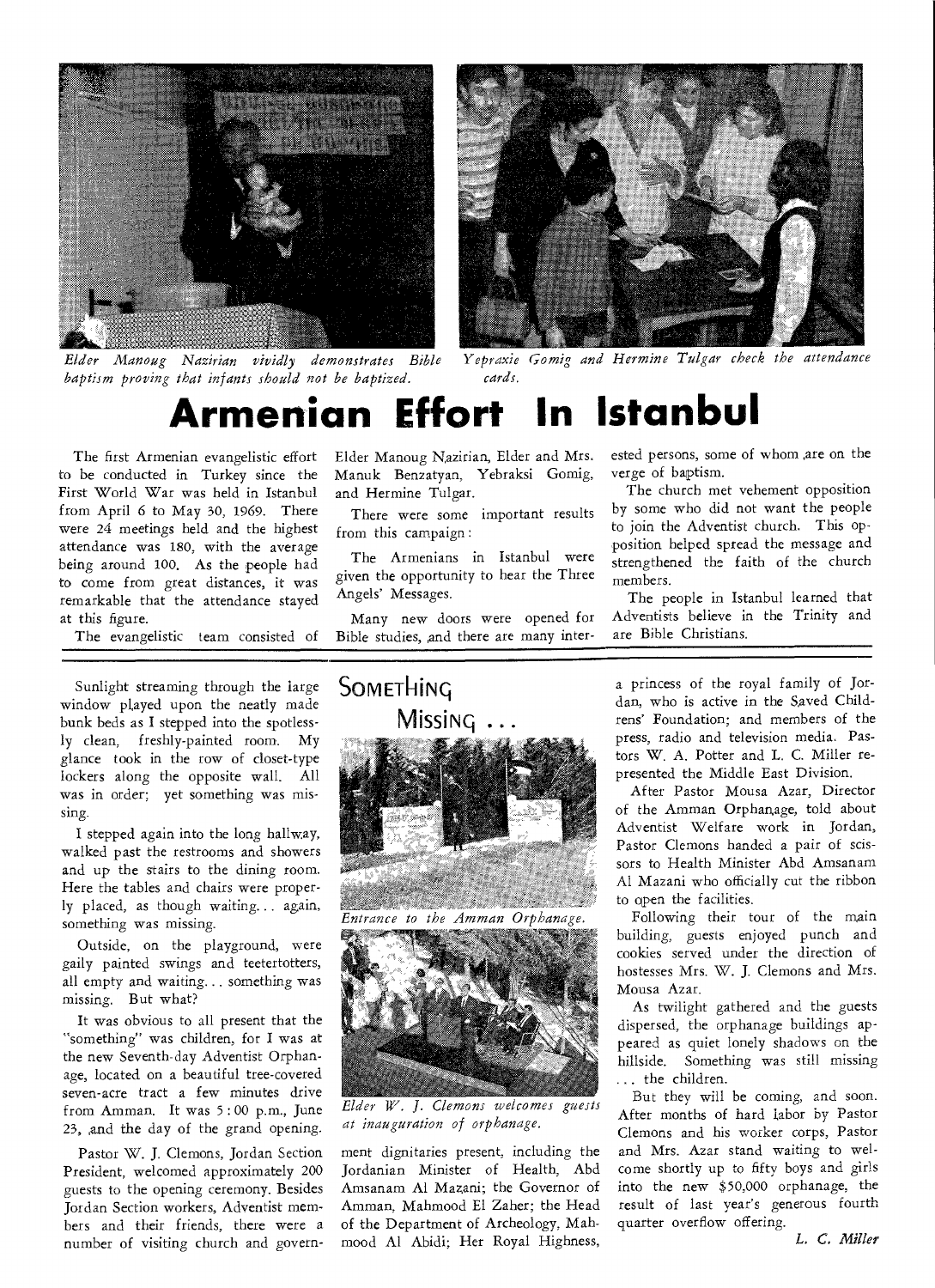

#### May - June - July 1969

#### Volume XVIII. Number 3

RAY L. JACOBS .... Acorp Elizer **Contract** 

Ponhvhat ht-monthl) 'I he Middle East Messenger is the official journal of the

GrNERAI. CONFERENCE OF SEVENTH-DAY ADVENTISTS Middle East Division

> Sabtiyeh, Beirut, Lebanon Post Office Box 2020 Phone: 260258

#### ADMIN1S7 RA 1 ION

| FREEFRICK C. WIESUR |                                 | and the state |              | and the state | President             |  |
|---------------------|---------------------------------|---------------|--------------|---------------|-----------------------|--|
| RAY L. JACOBS       | <b>Allen Street</b>             |               | and the con- |               | Secretary.            |  |
| ROBERT C. MILLS     | <b>Contract Contract</b>        |               |              |               | . Treasurer / Auditor |  |
| ROBERT DARNELL *    | and the contract and accessions |               |              |               | Field Secretary       |  |
| GEORGE YARD         | serve assert the                |               | $\cdots$     |               | Asystem Andrea        |  |
| MARY GHAZAI         |                                 | $\cdots$      |              |               | Cashier               |  |

#### STAFF

|                                    | ROBERT DARNITY" Public Relations / Religions Liberty / Religions Research |
|------------------------------------|---------------------------------------------------------------------------|
| ANTES A. HADDAD"                   | Missionary Voluntees / Temperante                                         |
| Клу 1. Јасова                      | Education<br>$\cdot$                                                      |
| <b>SALIM JAPAS</b>                 | . Division Exangelist<br>and the                                          |
| MAURICE KAIRIB.<br><b>Contract</b> | and the Publishing<br>and the                                             |
| <b>Grorge KHOURY</b>               | . Dasson brangelos<br>and the company of                                  |
| HERSCHEL C. LAMP, M.D.             | . Health / (Acting) Temperance                                            |
| L CURTIS MILLIR                    | Ministerial / Radio-TV / Sabbath Schaol                                   |
| MANOUL NAZIRIAN                    | Lay Activities / (Acting) Missionary Volumeer.                            |
|                                    | On leave                                                                  |

#### MAJOR INSIHUTIONs

Minn). **ii**481. Collitot. Sabtiyeh, Beirut, Lebanon. (Post Office Box 1170, Bestut, Lebanon, Phone. 201109) KENNITH L. VINF, Psessaent; Issuites YACOUB, Academic Dean, Gionor Giinzai, Business Manager.

Minui) Ensi Parss, Sahtiyeh, Beirut, Lebanno (Post Office Box 2345, Benut, Lebanon, Phone<sup>1</sup> 260932). ROBLRT E. Atorrasos, Alameer; B01.7805, GHAZM, Treasurei, NAIM AWAIS, Editor in Chief

1 ill Awn. tvi **HOSP1,1,** Re', Road, Benghan, I thya (Post **Other**  Box 210, Benghazi, Libya, Phone 6481) Grondr BrNSON, M.D., Acting Medical Director, C110 JOHNSON, Basiners Manager

#### SECTIONS AND STATIONS

(**learn J S.11.11WOOD doers,** bedew/Arun Snowy-nem/1o; 22 Gladstone Street, Nicosia (Post Office Box 1984, Nicosia, Phone<sup>.</sup> 76142).

- **Lure, LLABIR GlIAI I, Pleldefd,, SHAM, Hoonl WADI.**  KOLTA, Treasurez. 16 Avenue de Kobbeh, Heliopolis (Post Office Box 12. Heliopolis: Phnne 860292)
- IRAN HAROLD L. GRAY, *President*, VIGAIN S. MARCARIAN, Secretary-Treamrei, Ill Pahlavi Avenue, Tehran, Iran (Phone 4-4525)
- IRAQ SALIM MAILTED, Pierident, BASIM FARGO, Secretary-Treasurer, Sadoun A112/2/1, Nidhal Street, Baghdad (Post Office Box 2077, Baghdad. Phone. 84971)
- **301l11.11,** WiiiAan **I Cl rams,** Pleodeal/Seroborneatmeo, Jabal Ant man, Amman, Jordan (Post Office Box 2404, Jabal Amman, Amman, Jordan; Phone: 25345).
- LEBANON CHANIC SROUR, President; MINAS MEGURDITCHIAN, Secretaryroamer; Rue Mar Elms, Mouseitbeh, Beirut (Post Office Box 9715, Beirut, Phone · 303036),
- **Lan%** The Adventist Hospital, Ring Rnsd Benghari (Peat Office Box 249, Bengham, Phone 6401).
- Sxnta: GABRIEL KATRIB, Acting President/Acting Secretary-Tueasufer; The Damascus Center, Damascus (Post Office Box 839, Damascus; Phone: 22441)

#### SUDAN: Post Office Box 724, Khartoum.

TURKFY, MANIK BENZATYAN, President/Secretary-Treasurer, <sup>'</sup>14 Satay Arkasi, Ayazpasa, Taksim, Istanbul (Phone: 49-14-48).

# FROM HERE AND THERE



Dr. H. C. Lamp and family, after five years of service in the Middle East, left for Loma Linda University on June 16. Dr. Lamp will join the staff of the School of Public Health. David, the oldest son, has studied one year at Blue Mountain Academy, Pennsylvania. The Division compound greatly regrets the "going out of the Lamps!" Left to right : H. C. Lamp, Tommy, Donny, Bobby, Trudie, and David. New address: 11198 Gramercy Place, Riverside, California.

#### \* \* \*

An evangelistic series of *meetings has*  recently been held in Nicosia, Cyprus, with D. Christoforides from Greece as speaker. Mrs. S. Cassellas from Alexandria, Egypt, assisted as Bible instructor. The latest report indicates that more than 220 Bibles have been given out in the Gift Bible Program. Nine laymen and workers have co-operated in the plan. 74% of those receiving Bibles were continuing with the study lessons. Dean McDaniel is visiting 85 (including contacts made by Mrs. L. Leontides); others taking part in the visitation were, Nicolas Ioannou, Mr. Kyprianides, Mr. Papadoupolous, and Mary Li,

#### \* \* \*

*The* new Bousharia Church and Middle East Secondary School in the old orange grove at the foot of Septieh hill are steadily growing. Principal Jad K,atrib is making careful plans for the opening of the school this Fall.

#### \* \* \*

L. C. Miller reports a most interesting visit to Jordan, Kuwait, and Qatar where he visited some of our members who do not often have the privilege of seeing SDA workers. He reports 25 present in the pleasant meeting place in Kuwait, and a group of interested Indian believers in Qatar.

Nadie Kolta and Hayat Hilmay, George Nimri and Isis Ramsis were married in a double ceremony at the Benghazi Hospital, April 6, 1969.

#### \* \* \*

George Khoury and family have moved onto the Division compound, occupying the house beside the gate, left vacant when the George Unger family moved into the house formerly occupied by the Division president.

#### \* \* \*

Paul Smith, General Conference associate Stewardship secretary, visited the MED, conducting stewardship institutes. He led the College Park Arabic church into a program whereby they will give approximately LL 10,000 toward the construction of the new Bousharia church building.

#### \* \* \*

Maurice Katrib, MED Publishing secretary, attended the Publishing Leaders' Council held in the country of the Waldensees by the Southern European Division, during the month of May.

#### \* \* \*

The Syria Section held its Biennial Session on June 4, and assisting from the MED were George Khoury and Salim Japas.

#### \* \* \*

Representatives of the Ministry of Education visited the Zeitun Elementary School, Heliopolis, Egypt, reporting that it was among the best schools he had ever visited. Under the principalship of Hanna Malaka, the school has been awarded four cups for various phases of excellence.

#### \* \* \*

Returning to Benghazi : Eliseo Oliverio, laboratory technician and family, after furlough ,and study leave to the Philippines.

#### \* \*

Born : Lavelle Dawn Whitehouse, second daughter of Jerry and Judy Whitehouse, April 7.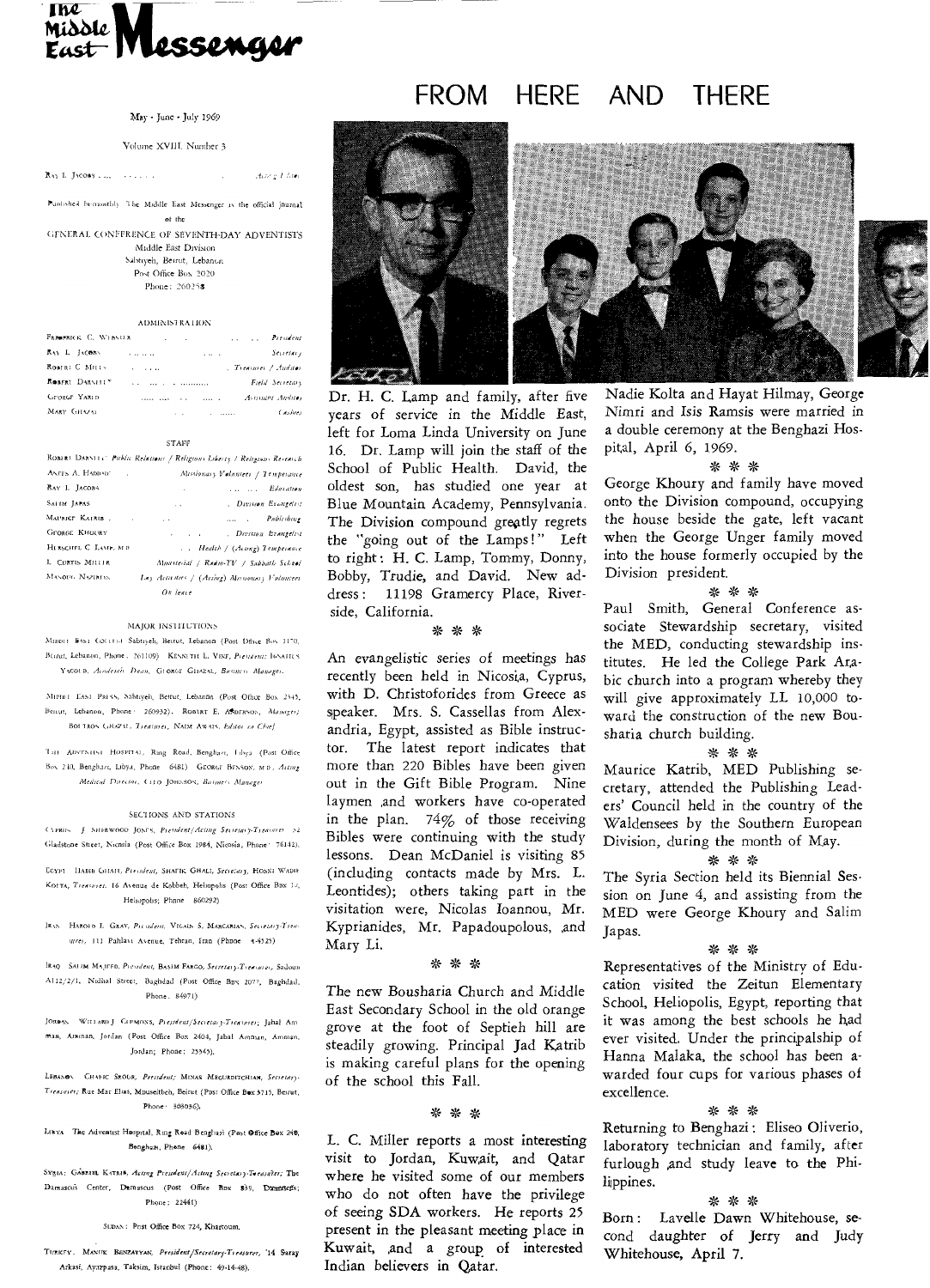

*TRAFFIC. The Saigon Adventist Hospital is loated on one of the busiest street corners in all of -outh Vietnam. Military vehicles, mostly loaded pith war materials, combine with civilian autonobiles, motorcycles, and pedicabs while helicopers whirl overhead and mortars can be heard in he background. The only "fire escape" at the iospital is the palm tree at the left. Your 13th 'S offering will help provide funds for the reloation of this hospital.* 

New arrivals at the Benghazi Adventist Hospital are: Joseph Johannes, M.D., veteran Far Eastern Division and Southern Asia worker; Sally Kent, M.D. from Australia; Serpouhie Maksoudian, joining the nursing staff; Dinah Quijada, laboratory technician from Manila, Philippines; Najla Michdesy, from Syria, to join the nursing staff; student missionaries, Brenda Cowles and Paula Potter from Beirut Overseas School to help during the summer; Harold N. Sheffield, M.D., July 22, to join the staff of physicians.

#### \* \* \*

D. C. Fahrbach, M.D., and family left the MED on July 1, on permanent return to the United States after "a neverto-be-forgotten" term of service in Benghazi.

#### • \* \*

The Russel Nolin and Jack Thompson families in Benghazi hold the record for amounts raised for Sabbath School Investment for the Division, with \$842.40 and \$578.48 respectively. At least nine other families raised more than one hundred dollars each. One non-Adventist friend raised \$231.00.

#### \* \*

Gingie Cowles left June 23, to continue her studies at Rio Lindo Academy, Healdsburg, California.

#### *Continued on page eight*

### **FAR EAST CALLS FOR MAJOR PROJECTS IN OVERFLOW OFFERING**

*13th Sabbath Overflow Offering, Sabbath, September* 27

The Far Eastern Division will benefit from the 13th Sabbath Overflow Offering on Sabbath, September 27, to be taken in all Seventh-day Adventist churches ,around the world.

The challenge of a land gripped in the horrors of war, the lure of exotic islands, and the demand for more national workers with graduate degrees to keep pace with rising standards of newly-developed countries are all factors in the choice of projects which the Far Eastern Division will use for the third quarter Overflow Offering of the Sabbath School.

The Far Eastern Division is especially anxious about this offering for each of the three projects is born of an urgent need.

The most urgent need among the 21 hospitals of the Far Eastern Division is in Saigon, Vietnam, a city in the middle of a prolonged war. We have maintained medical work in this nation for a number of years. However, it has centered in a small building on a busy street intersection where massive traffic jams provide exactly the opposite atmosphere our hospitals need.

Despite these problems it has done an outstanding job in taking care of the civilian population of Saigon. Many war victims come in almost daily.

It is planned that a new hospital will be constructed on a very fine piece of land not too far from the present site. Already a nursing school and dormitory are located there as well as a school and homes for overseas workers. The hospital is always overcrowded and it is imperative that additional facilities be provided to take care of the expanding medical needs of this war-torn country.

The second project is a training school in the islands of Palau. Junglecovered spots of land set in sparkling tropical waters within the framework of a surrounding coral reef, these islands Are without exaggeration among the world's most beautiful scenic areas.

A school is currently being conducted on the island of Koror to train future workers for Micronesia, as this area is called. The need is urgent for a new school building. Some time ago a freak typhoon completely demolished the school's main building. However, much more is necessary than merely replacing this building. A large piece of land has been secured and the plan is to build an entirely new school plant which will prepare workers for the entire Trust Territories of the West Pacific.

The third and last project for this quarter in the Far East is also urgent--a graduate school for national workers. This is the most challenging project an overseas division has ever undertaken, a college of advanced studies to provide graduate training.

Work has already begun on the school and a careful development program has been outlined which will make this college a reality. The plan is for this school to be located in the Philippines where nearly one-half of the membership of the Division is located. We already have Philippine Union College located in Manila, the Republic's largest city, with a very large enrollment. A portion of the Thirteenth Sabbath Offering has been designated for construction of an administration building.

> --PAUL H. ELDRIRGE, *President Far Eastern Division*

*WAR. This young lady is a victim of war. When she came into the Saigon Adventist Hospital she told the story of losing her family in a grenade incident near her home. She was injured, but received prompt treatment at the hands of dedicated Christian medical workers at the hospital.*